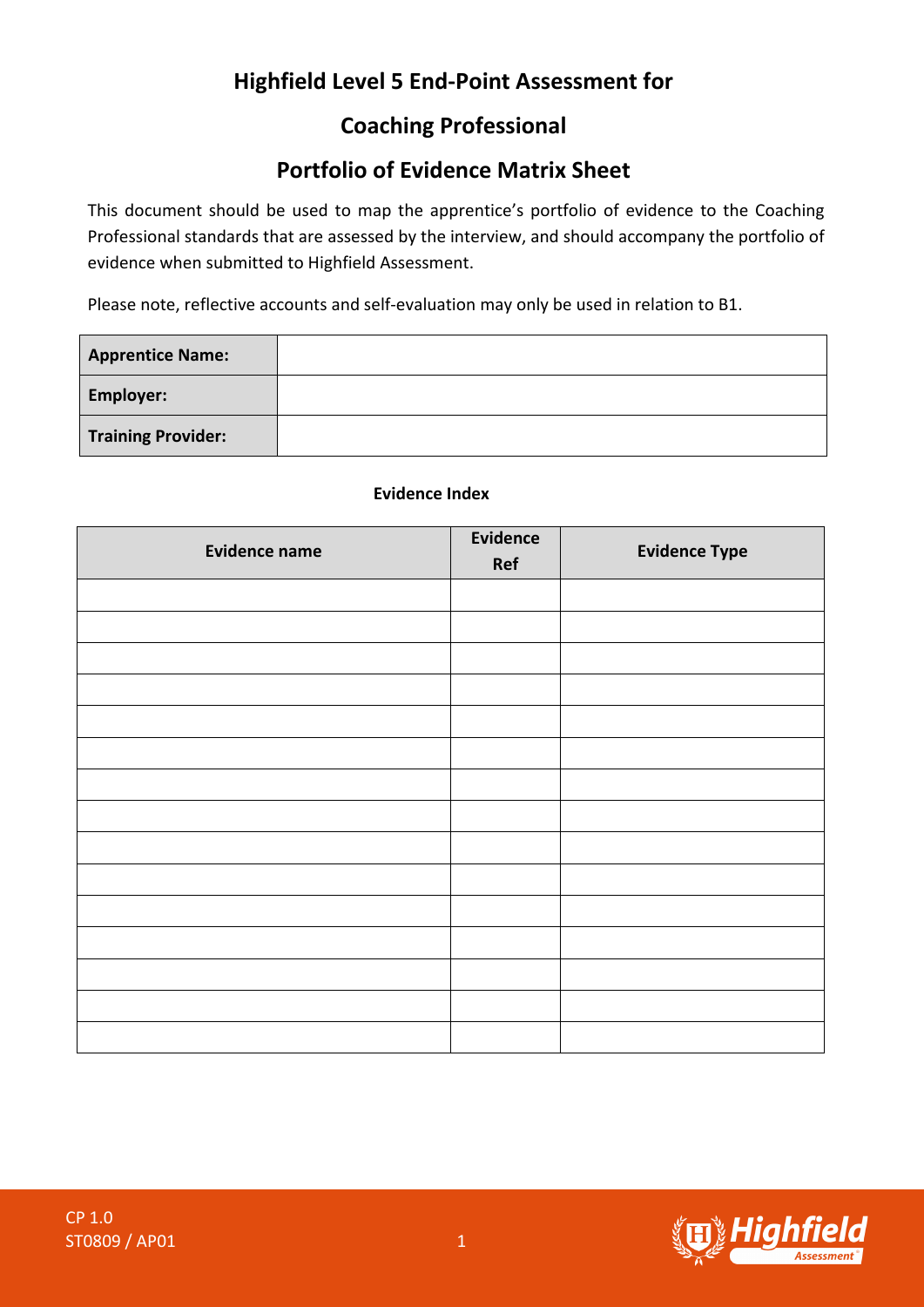| <b>Ref</b>        | <b>Assessment Criteria</b>                                                                                                                                                                                                                                                                                                                                                                                                                                                                                                                                                                     | <b>Evidence</b><br><b>Ref</b> | Location/<br>Page in<br>evidence |  |  |  |
|-------------------|------------------------------------------------------------------------------------------------------------------------------------------------------------------------------------------------------------------------------------------------------------------------------------------------------------------------------------------------------------------------------------------------------------------------------------------------------------------------------------------------------------------------------------------------------------------------------------------------|-------------------------------|----------------------------------|--|--|--|
| Knowledge         |                                                                                                                                                                                                                                                                                                                                                                                                                                                                                                                                                                                                |                               |                                  |  |  |  |
| K4                | The importance of coaching contracting and recontracting, and<br>models enabling its effectiveness                                                                                                                                                                                                                                                                                                                                                                                                                                                                                             |                               |                                  |  |  |  |
| K9                | Evaluation: theories of return on investment and delivery of value                                                                                                                                                                                                                                                                                                                                                                                                                                                                                                                             |                               |                                  |  |  |  |
|                   | <b>Skills</b>                                                                                                                                                                                                                                                                                                                                                                                                                                                                                                                                                                                  |                               |                                  |  |  |  |
| S <sub>1</sub>    | Time management, including scheduling coaching sessions, and<br>self-leadership to resolve conflicting priorities and ensure sufficient<br>time for record keeping and other role activities                                                                                                                                                                                                                                                                                                                                                                                                   |                               |                                  |  |  |  |
| S4                | Contracting with all relevant stakeholders, including logistics,<br>preferences of the coach and those receiving coaching,<br>considerations of the system within which the coaching<br>relationship sits, goal setting, outcome realisation and contract<br>conclusion. This includes holding oneself to high ethical standards,<br>particularly in the areas of confidentiality (including when<br>maintaining coaching records) and management of boundaries<br>(including their own competence and values, relevant codes of<br>ethics, and relevant legislation, policies and procedures) |                               |                                  |  |  |  |
| S <sub>5</sub>    | Stakeholder management, including a range of challenging and<br>senior people, and focus on their agenda and outcomes<br>throughout                                                                                                                                                                                                                                                                                                                                                                                                                                                            |                               |                                  |  |  |  |
| <b>S13</b>        | Identifies energy shifts within a coaching context, enabling these to<br>be aired and addressed and managed                                                                                                                                                                                                                                                                                                                                                                                                                                                                                    |                               |                                  |  |  |  |
| <b>S14</b>        | Manages and celebrates diversity in their coaching practice,<br>including demonstrating how diversity and inclusion informs their<br>professional practice                                                                                                                                                                                                                                                                                                                                                                                                                                     |                               |                                  |  |  |  |
| <b>Behaviours</b> |                                                                                                                                                                                                                                                                                                                                                                                                                                                                                                                                                                                                |                               |                                  |  |  |  |
| <b>B1</b>         | Committed to self-development, including self-reflection, gathering<br>information on the effectiveness of their own practice, producing<br>personal development plans and receiving coach supervision                                                                                                                                                                                                                                                                                                                                                                                         |                               |                                  |  |  |  |
| <b>B2</b>         | Self-awareness, including of their own behaviours, values, beliefs<br>and attitudes, and attending to their own wellbeing, resilience and<br>maintaining mental capacity                                                                                                                                                                                                                                                                                                                                                                                                                       |                               |                                  |  |  |  |
| B <sub>3</sub>    | Act as an ambassador for a coaching mindset and positive<br>approach to personal development                                                                                                                                                                                                                                                                                                                                                                                                                                                                                                   |                               |                                  |  |  |  |

### **Employer Declaration**

*I confirm that the evidence contained within this portfolio is valid and the apprentice's own work.*

**Employer signature: Date:**